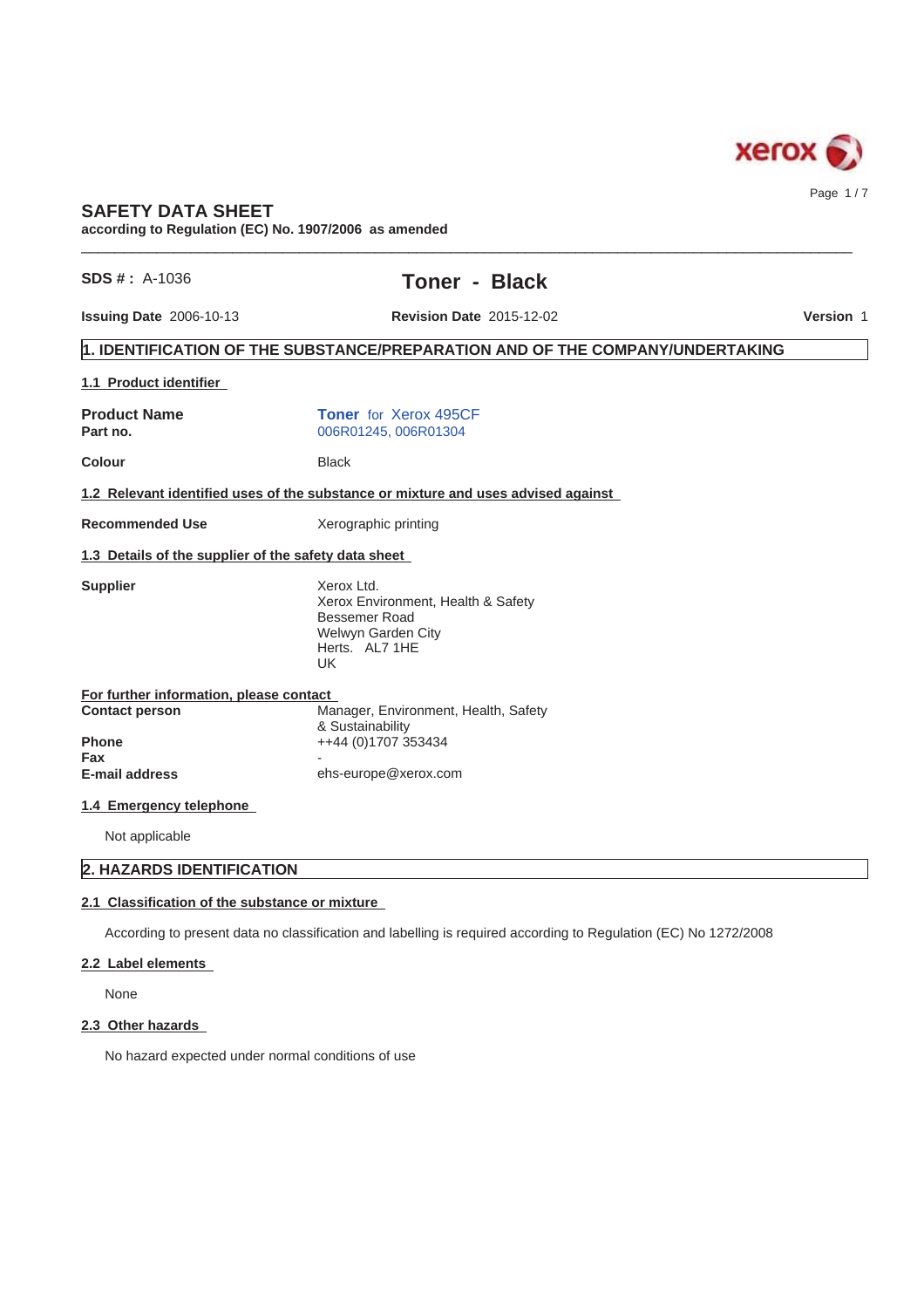

 $\_$  ,  $\_$  ,  $\_$  ,  $\_$  ,  $\_$  ,  $\_$  ,  $\_$  ,  $\_$  ,  $\_$  ,  $\_$  ,  $\_$  ,  $\_$  ,  $\_$  ,  $\_$  ,  $\_$  ,  $\_$  ,  $\_$  ,  $\_$  ,  $\_$  ,  $\_$  ,  $\_$  ,  $\_$  ,  $\_$  ,  $\_$  ,  $\_$  ,  $\_$  ,  $\_$  ,  $\_$  ,  $\_$  ,  $\_$  ,  $\_$  ,  $\_$  ,  $\_$  ,  $\_$  ,  $\_$  ,  $\_$  ,  $\_$  , Page 2 / 7

### **SDS # :** A-1036

# **Toner - Black**

**Issuing Date** 2006-10-13 **Revision Date** 2015-12-02

 $\_$  ,  $\_$  ,  $\_$  ,  $\_$  ,  $\_$  ,  $\_$  ,  $\_$  ,  $\_$  ,  $\_$  ,  $\_$  ,  $\_$  ,  $\_$  ,  $\_$  ,  $\_$  ,  $\_$  ,  $\_$  ,  $\_$  ,  $\_$  ,  $\_$  ,  $\_$  ,  $\_$  ,  $\_$  ,  $\_$  ,  $\_$  ,  $\_$  ,  $\_$  ,  $\_$  ,  $\_$  ,  $\_$  ,  $\_$  ,  $\_$  ,  $\_$  ,  $\_$  ,  $\_$  ,  $\_$  ,  $\_$  ,  $\_$  ,

**Version** 1

# **3. COMPOSITION/INFORMATION ON INGREDIENTS**

## **3.1 Mixtures**

| <b>Chemical Name</b> | Weight % | <b>CAS-No</b> | EC-No      | 1272/2008) | <b>Classification (Reg.   REACH Registration)</b><br><b>Number</b> |
|----------------------|----------|---------------|------------|------------|--------------------------------------------------------------------|
| Resin                | 80-90    | 115231-88-4   | Not listed | None       |                                                                    |
| Carbon black         | $7-12$   | 1333-86-4     | 215-609-9  | None       | 101-2119384822-32-00<br>65                                         |
| Polypropylene wax    |          | 9003-07-0     | Not listed | None       |                                                                    |
| Metal complex dye    |          | 109125-50-0   | 400-110-2  | None       |                                                                    |

#### **Note**

Components marked as "Not Listed" are exempt from registration.

## **4. FIRST AID MEASURES**

## **4.1 Description of first aid measures**

| <b>General advice</b> | For external use only. When symptoms persist or in all cases of doubt seek medical advice.<br>Show this safety data sheet to the doctor in attendance. |
|-----------------------|--------------------------------------------------------------------------------------------------------------------------------------------------------|
| Eye contact           | Immediately flush with plenty of water. After initial flushing, remove any contact lenses and<br>continue flushing for at least 15 minutes             |
| <b>Skin contact</b>   | Wash skin with soap and water                                                                                                                          |
| <b>Inhalation</b>     | Move to fresh air                                                                                                                                      |
| <b>Ingestion</b>      | Rinse mouth with water and afterwards drink plenty of water or milk                                                                                    |

## **4.2 Most important symptoms and effects, both acute and delayed**

| <b>Acute Toxicity</b>  |                                                                               |
|------------------------|-------------------------------------------------------------------------------|
| <b>Eyes</b>            | No known effect                                                               |
| <b>Skin</b>            | No known effect                                                               |
| <b>Inhalation</b>      | No known effect                                                               |
| Ingestion              | No known effect                                                               |
| <b>Chronic effects</b> |                                                                               |
| <b>Main symptoms</b>   | Overexposure may cause: mild respiratory irritation similar to nuisance dust. |

### **4.3 Indication of immediate medical attention and special treatment needed**

| <b>Protection of first-aiders</b> | No special protective equipment required |
|-----------------------------------|------------------------------------------|
| Notes to physician                | Treat symptomatically                    |

# **5. FIRE-FIGHTING MEASURES**

### **5.1 Extinguishing media**

**Suitable extinguishing media** Use water spray or fog; do not use straight streams, Foam

**Unsuitable extinguishing media** Do not use a solid water stream as it may scatter and spread fire

# **5.2 Special hazards arising from the substance or mixture**

Fine dust dispersed in air, in sufficient concentrations, and in the presence of an ignition source is a potential dust explosion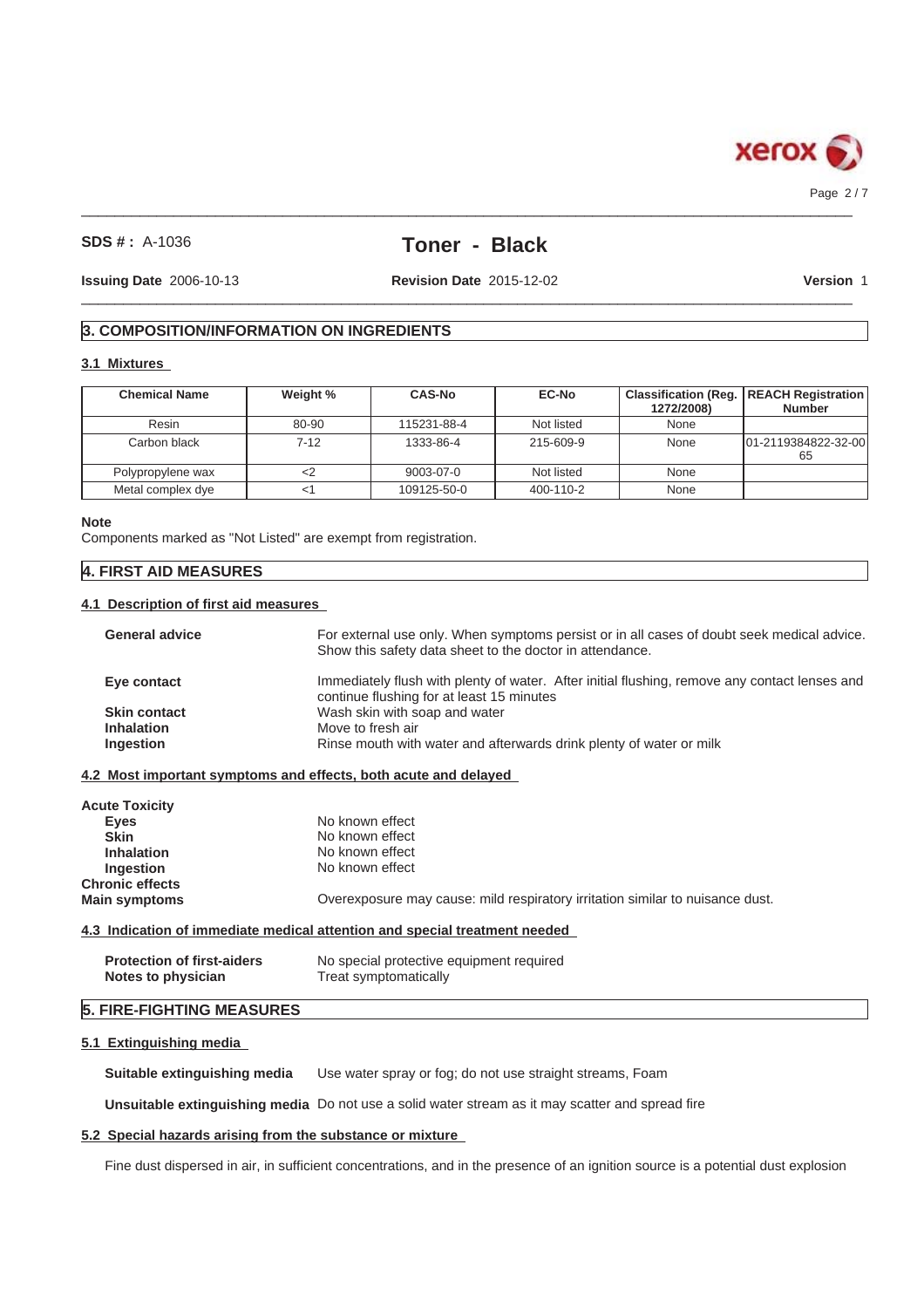

 $\_$  ,  $\_$  ,  $\_$  ,  $\_$  ,  $\_$  ,  $\_$  ,  $\_$  ,  $\_$  ,  $\_$  ,  $\_$  ,  $\_$  ,  $\_$  ,  $\_$  ,  $\_$  ,  $\_$  ,  $\_$  ,  $\_$  ,  $\_$  ,  $\_$  ,  $\_$  ,  $\_$  ,  $\_$  ,  $\_$  ,  $\_$  ,  $\_$  ,  $\_$  ,  $\_$  ,  $\_$  ,  $\_$  ,  $\_$  ,  $\_$  ,  $\_$  ,  $\_$  ,  $\_$  ,  $\_$  ,  $\_$  ,  $\_$  , Page 3/7

## **SDS # :** A-1036

# **Toner - Black**

**Issuing Date** 2006-10-13 **Revision Date** 2015-12-02

 $\_$  ,  $\_$  ,  $\_$  ,  $\_$  ,  $\_$  ,  $\_$  ,  $\_$  ,  $\_$  ,  $\_$  ,  $\_$  ,  $\_$  ,  $\_$  ,  $\_$  ,  $\_$  ,  $\_$  ,  $\_$  ,  $\_$  ,  $\_$  ,  $\_$  ,  $\_$  ,  $\_$  ,  $\_$  ,  $\_$  ,  $\_$  ,  $\_$  ,  $\_$  ,  $\_$  ,  $\_$  ,  $\_$  ,  $\_$  ,  $\_$  ,  $\_$  ,  $\_$  ,  $\_$  ,  $\_$  ,  $\_$  ,  $\_$  ,

**Version** 1

hazard

### **5.3 Special protective actions for fire-fighters**

In the event of fire and/or explosion do not breathe fumes. Wear fire/flame resistant/retardant clothing. Use self-contained pressure-demand breathing apparatus if needed to prevent exposure to smoke or airborne toxins. Wear self-contained breathing apparatus and protective suit.

#### **Other information**

**Flammable properties** Not flammable **Flash point** Not applicable **Hazardous combustion products**Hazardous decomposition products due to incomplete combustion, Carbon oxides, Nitrogen oxides (NOx)

## **6. ACCIDENTAL RELEASE MEASURES**

#### **6.1 Personal precautions, protective equipment and emergency procedures**

Avoid breathing dust

#### **6.2 Environmental precautions**

No special environmental precautions required

#### **6.3 Methods and materials for containment and cleaning up**

Use a vacuum cleaner to remove excess, then wash with COLD water. Hot water fuses the toner making it difficult to remove.

#### **6.4 Reference to other sections**

None

# **7. HANDLING AND STORAGE**

### **7.1 Precautions for safe handling**

Handle in accordance with good industrial hygiene and safety practice Avoid dust accumulation in enclosed space Prevent dust cloud

#### **7.2 Conditions for safe storage, including any incompatibilities**

Keep container tightly closed in a dry and well-ventilated place Store at room temperature

**7.3 Specific end uses**

Xerographic printing

### **8. EXPOSURE CONTROLS/PERSONAL PROTECTION**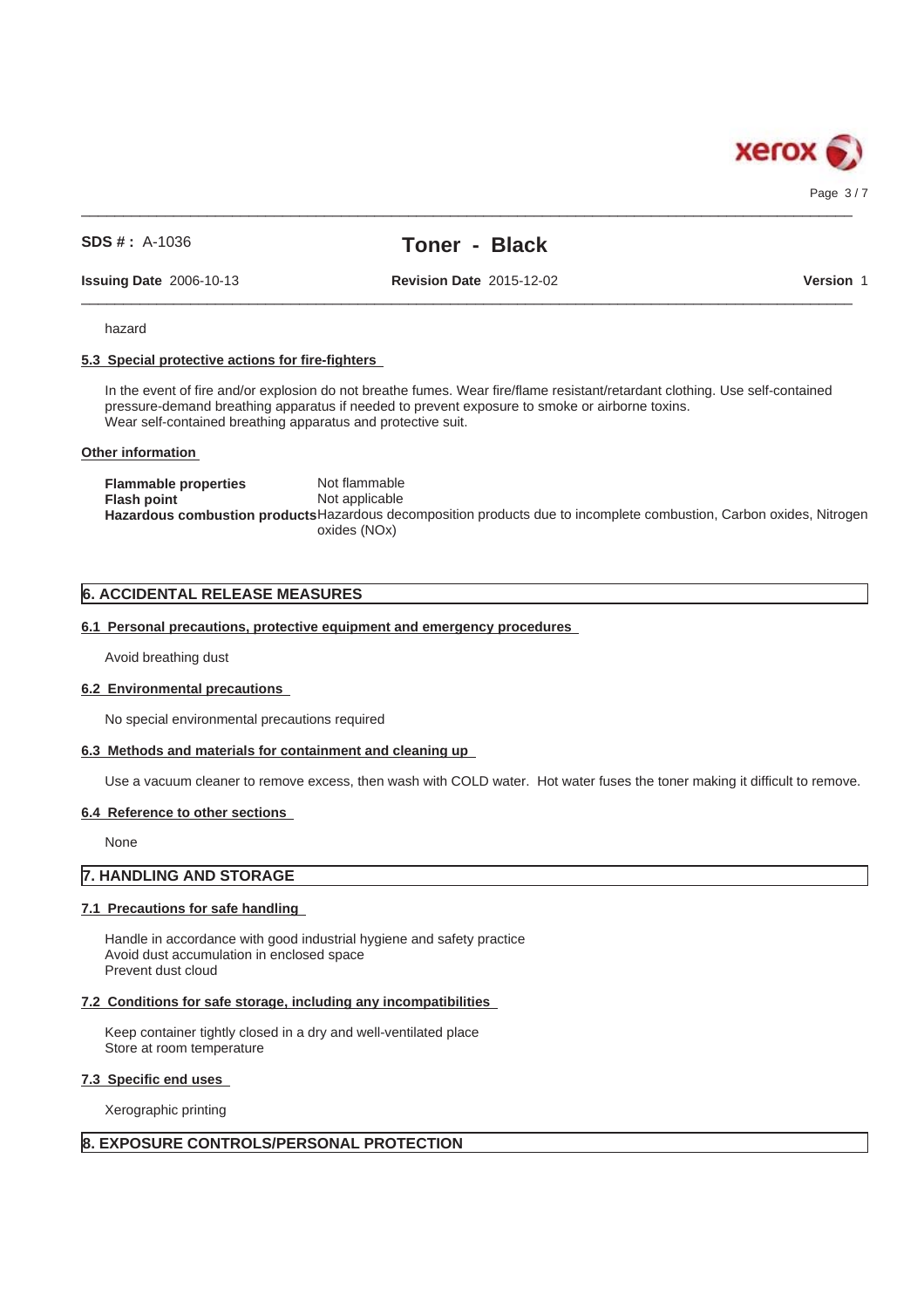

|                                | $SDS # : A-1036$                                                                                                  | <b>Toner - Black</b>                                                                                                                                                         |                  |
|--------------------------------|-------------------------------------------------------------------------------------------------------------------|------------------------------------------------------------------------------------------------------------------------------------------------------------------------------|------------------|
| <b>Issuing Date 2006-10-13</b> |                                                                                                                   | <b>Revision Date 2015-12-02</b>                                                                                                                                              | <b>Version 1</b> |
|                                | 8.1 Control parameters                                                                                            |                                                                                                                                                                              |                  |
|                                | <b>Xerox Exposure Limit</b><br><b>Xerox Exposure Limit</b>                                                        | $2.5 \text{ mg/m}^3$ (total dust)<br>$0.4 \text{ mg/m}^3$ (respirable dust)                                                                                                  |                  |
|                                | 8.2 Exposure controls                                                                                             |                                                                                                                                                                              |                  |
|                                | <b>Engineering measures</b>                                                                                       | None under normal use conditions                                                                                                                                             |                  |
|                                |                                                                                                                   | 8.3 Individual protection measures, such as personal protective equipment (PPE)                                                                                              |                  |
|                                | <b>Respiratory protection</b><br><b>Eye/face protection</b><br>Skin and body protection<br><b>Hand protection</b> | No special protective equipment required<br>No special protective equipment required<br>No special protective equipment required<br>No special protective equipment required |                  |

# **9. PHYSICAL AND CHEMICAL PROPERTIES**

**9.1 Information on basic physical and chemical properties**

| Appearance<br><b>Odour threshold</b><br>pН<br><b>Flash point</b><br><b>Softening point</b>                                                                                                                                                                                          | Powder<br>Not applicable<br>Not applicable<br>Not applicable<br>49 - 60 °C<br>$-140$ °F                                                                                | <b>Odour</b><br><b>Physical state</b><br><b>Colour</b><br>Boiling point/boiling range<br>120 Autoignition temperature | Faint<br>Solid<br><b>Black</b><br>Not applicable<br>Not applicable |
|-------------------------------------------------------------------------------------------------------------------------------------------------------------------------------------------------------------------------------------------------------------------------------------|------------------------------------------------------------------------------------------------------------------------------------------------------------------------|-----------------------------------------------------------------------------------------------------------------------|--------------------------------------------------------------------|
| <b>Flammability Limits in Air</b>                                                                                                                                                                                                                                                   | Not applicable                                                                                                                                                         |                                                                                                                       |                                                                    |
| Vapour pressure<br>Vapour density<br><b>Water solubility</b><br><b>Viscosity</b><br><b>Partition coefficient</b><br><b>Evaporation rate</b><br>Melting point/range<br><b>Freezing point</b><br><b>Decomposition temperature</b><br><b>Specific gravity</b><br>9.2 Other information | Not applicable<br>Not applicable<br>Negligible<br>Not applicable<br>Not applicable<br>Not applicable<br>Not determined<br>Not applicable<br>Not determined<br>$\sim$ 1 |                                                                                                                       |                                                                    |

**Explosive properties** Fine dust dispersed in air, in sufficient concentrations, and in the presence of an ignition source is a potential dust explosion hazard

# **10. STABILITY AND REACTIVITY**

## **10.1 Reactivity**

No dangerous reaction known under conditions of normal use

## **10.2 Chemical stability**

Stable under normal conditions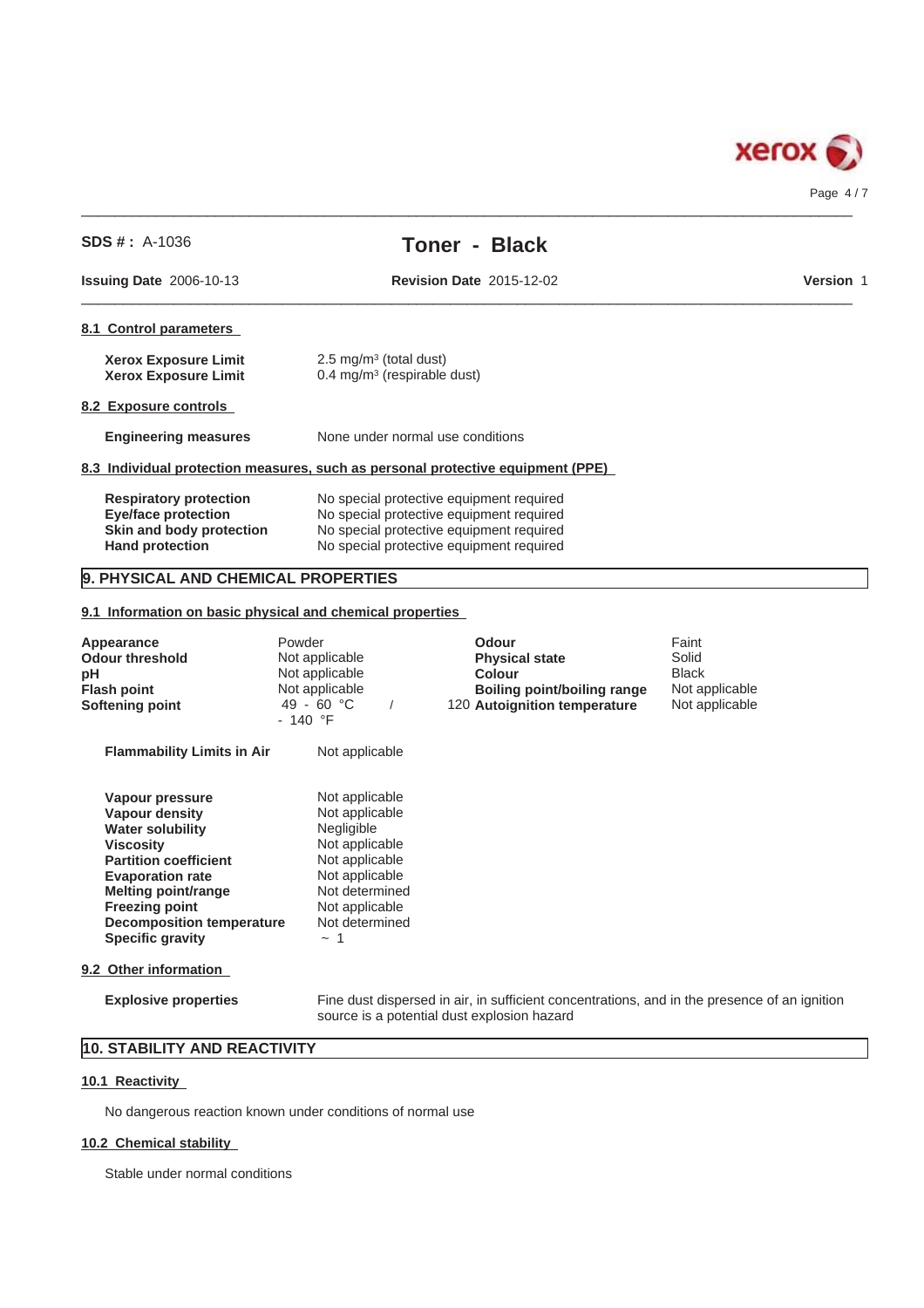

#### Page 5 / 7

### **SDS # :** A-1036

# **Toner - Black**

 $\_$  ,  $\_$  ,  $\_$  ,  $\_$  ,  $\_$  ,  $\_$  ,  $\_$  ,  $\_$  ,  $\_$  ,  $\_$  ,  $\_$  ,  $\_$  ,  $\_$  ,  $\_$  ,  $\_$  ,  $\_$  ,  $\_$  ,  $\_$  ,  $\_$  ,  $\_$  ,  $\_$  ,  $\_$  ,  $\_$  ,  $\_$  ,  $\_$  ,  $\_$  ,  $\_$  ,  $\_$  ,  $\_$  ,  $\_$  ,  $\_$  ,  $\_$  ,  $\_$  ,  $\_$  ,  $\_$  ,  $\_$  ,  $\_$  ,

**Issuing Date** 2006-10-13 **Revision Date** 2015-12-02

 $\_$  ,  $\_$  ,  $\_$  ,  $\_$  ,  $\_$  ,  $\_$  ,  $\_$  ,  $\_$  ,  $\_$  ,  $\_$  ,  $\_$  ,  $\_$  ,  $\_$  ,  $\_$  ,  $\_$  ,  $\_$  ,  $\_$  ,  $\_$  ,  $\_$  ,  $\_$  ,  $\_$  ,  $\_$  ,  $\_$  ,  $\_$  ,  $\_$  ,  $\_$  ,  $\_$  ,  $\_$  ,  $\_$  ,  $\_$  ,  $\_$  ,  $\_$  ,  $\_$  ,  $\_$  ,  $\_$  ,  $\_$  ,  $\_$  ,

**Version** 1

#### **10.3 Possibility of hazardous reactions**

| <b>Hazardous reactions</b>      | None under normal processing            |
|---------------------------------|-----------------------------------------|
| <b>Hazardous polymerisation</b> | Hazardous polymerisation does not occur |

#### **10.4 Conditions to avoid**

Prevent dust cloud. Fine dust dispersed in air, in sufficient concentrations, and in the presence of an ignition source is a potential dust explosion hazard.

### **10.5 Incompatible materials to avoid**

None

#### **10.6 Hazardous decomposition products**

None under normal use

## **11. TOXICOLOGICAL INFORMATION**

*The toxicity data noted below is based on the test results of similar reprographic materials.*

## **11.1 Information on toxicological effects**

| <b>Acute Toxicity</b>      |                                              |
|----------------------------|----------------------------------------------|
| <b>Product Information</b> |                                              |
| <b>Irritation</b>          | No skin irritation, No eye irritation        |
| Oral LD50                  | $> 5$ g/kg (rat)                             |
| Dermal LD50                | $> 5$ g/kg (rabbit)                          |
| <b>LC50 Inhalation</b>     | $> 5$ mg/L (rat, 4 hr)                       |
| <b>Chronic toxicity</b>    |                                              |
| <b>Product Information</b> |                                              |
| <b>Chronic effects</b>     | No known effects under normal use conditions |
| Carcinogenicity            | Not classifiable as a human carcinogen       |
| Other toxic effects        |                                              |
| <b>Product Information</b> |                                              |
| <b>Sensitisation</b>       | No sensitisation responses were observed     |
| <b>Mutagenic effects</b>   | Not mutagenic in AMES Test                   |
| Target organ effects       | None known                                   |
| Other adverse effects      | None known                                   |
| <b>Aspiration Hazard</b>   | Not applicable                               |

# **12. ECOLOGICAL INFORMATION**

## **12.1 Toxicity**

**Acute Aquatic Toxicity** On available data, substance is not harmful to aquatic life. **Chronic Aquatic Toxicity** On available data, substance is not harmful to aquatic life.

#### **12.2 Persistence and degradability**

Not readily biodegradable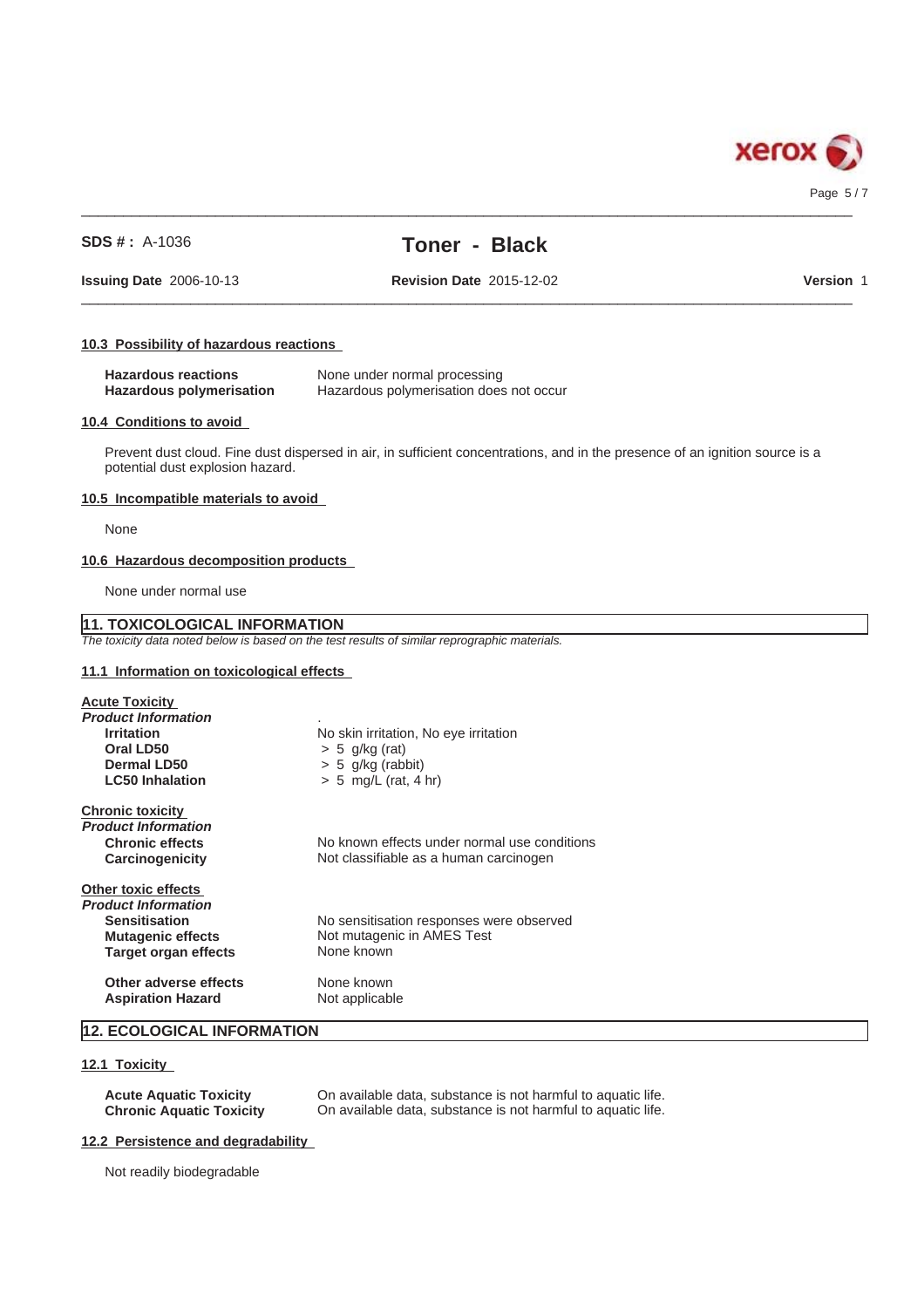

## **SDS # :** A-1036

# **Toner - Black**

 $\_$  ,  $\_$  ,  $\_$  ,  $\_$  ,  $\_$  ,  $\_$  ,  $\_$  ,  $\_$  ,  $\_$  ,  $\_$  ,  $\_$  ,  $\_$  ,  $\_$  ,  $\_$  ,  $\_$  ,  $\_$  ,  $\_$  ,  $\_$  ,  $\_$  ,  $\_$  ,  $\_$  ,  $\_$  ,  $\_$  ,  $\_$  ,  $\_$  ,  $\_$  ,  $\_$  ,  $\_$  ,  $\_$  ,  $\_$  ,  $\_$  ,  $\_$  ,  $\_$  ,  $\_$  ,  $\_$  ,  $\_$  ,  $\_$  ,

## $\_$  ,  $\_$  ,  $\_$  ,  $\_$  ,  $\_$  ,  $\_$  ,  $\_$  ,  $\_$  ,  $\_$  ,  $\_$  ,  $\_$  ,  $\_$  ,  $\_$  ,  $\_$  ,  $\_$  ,  $\_$  ,  $\_$  ,  $\_$  ,  $\_$  ,  $\_$  ,  $\_$  ,  $\_$  ,  $\_$  ,  $\_$  ,  $\_$  ,  $\_$  ,  $\_$  ,  $\_$  ,  $\_$  ,  $\_$  ,  $\_$  ,  $\_$  ,  $\_$  ,  $\_$  ,  $\_$  ,  $\_$  ,  $\_$  , **Issuing Date** 2006-10-13 **Revision Date** 2015-12-02

**Version** 1

#### **12.3 Bioaccumulative potential**

Bioaccumulation is unlikely

## **12.4 Mobility in soil**

Insoluble in water

## **12.5 Results of PBT and vPvB assessment**

Not a PBT according to REACH Annex XIII

### **12.6 Other adverse effects**

Presents little or no hazard to the environment

# **13. DISPOSAL CONSIDERATIONS**

## **13.1 Disposal considerations**

| <b>Waste Disposal Method</b> | No special precautions are needed in handling this material |  |
|------------------------------|-------------------------------------------------------------|--|
| _________                    | $\cdots$                                                    |  |

**EWC Waste Disposal No** 08 03 18

# **14. TRANSPORT INFORMATION**

## **14.1 UN/ID No**

Not regulated

## **14.2 Proper shipping name**

Not regulated

## **14.3 Transport hazard class(es)**

Not classified

### **14.4 Packing Group**

Not applicable

## **14.5 Environmental hazards**

Presents little or no hazard to the environment

## **14.6 Special precautions for users**

No special precautions are needed in handling this material

## **14.7 Transport in bulk according to MARPOL 73/78 and the IBC Code**

Not applicable